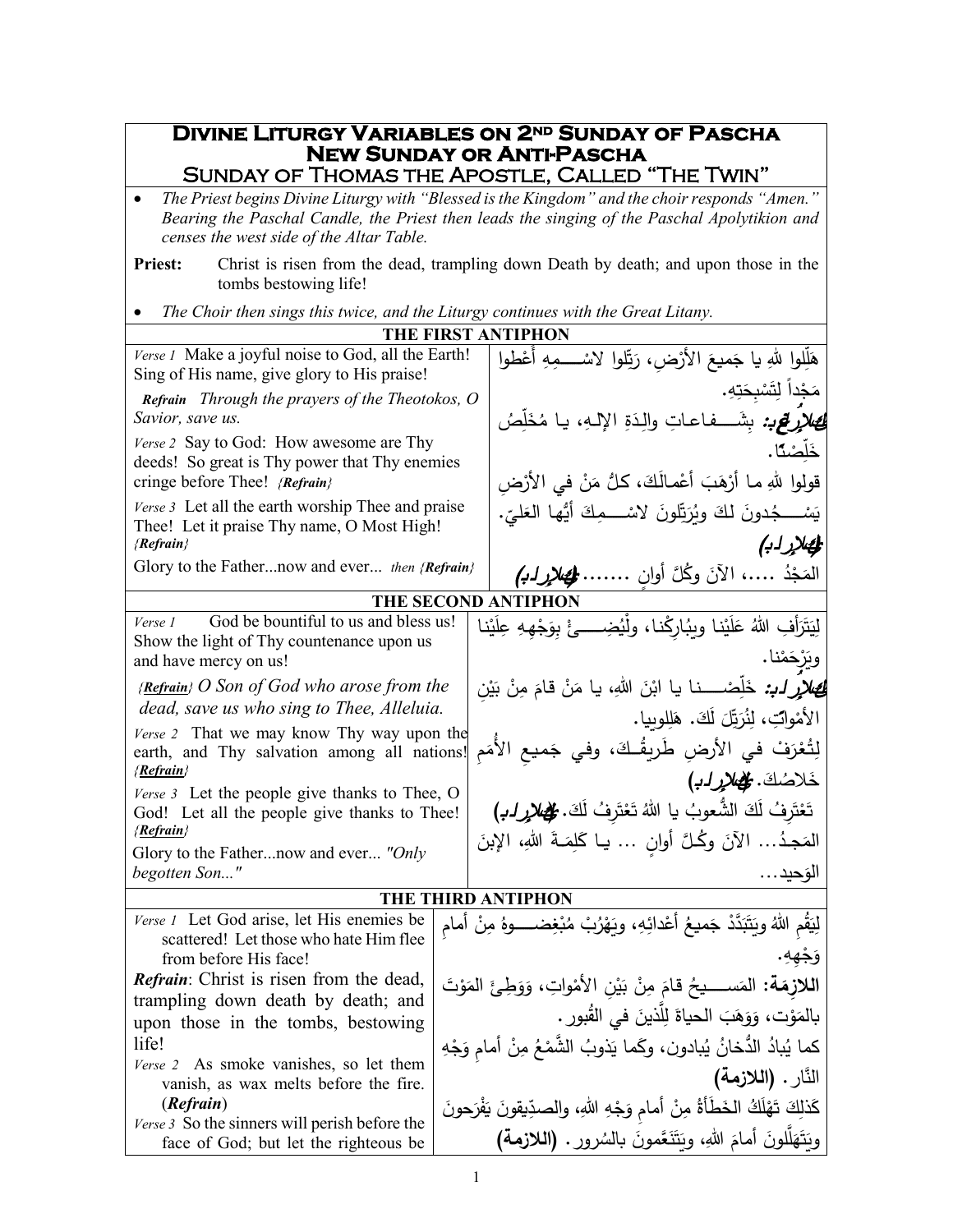| glad! ( <i>Refrain</i> )                                                                                          |                                                                                                                       | هذا هُوَ اليومُ الذي صَــــنَعَـهُ الرَّبُّ، لنَفْرَحْ ونَتَهَلَّـلْ بِـهِ.  |  |  |  |
|-------------------------------------------------------------------------------------------------------------------|-----------------------------------------------------------------------------------------------------------------------|------------------------------------------------------------------------------|--|--|--|
| Verse 4 This is the day which the Lord hath                                                                       |                                                                                                                       | (اللازمة)                                                                    |  |  |  |
| made; let us rejoice and be glad in it.<br>(Refrain)                                                              |                                                                                                                       |                                                                              |  |  |  |
|                                                                                                                   |                                                                                                                       | THE EISODIKON (ENTRANCE HYMN) OF PASCHA                                      |  |  |  |
| In the gathering places bless God the                                                                             |                                                                                                                       | في المَجامِع بارِكوا الله، الرَّبَّ مِنْ يَنابيع إِسْـرائيل، خَلِّصْــنَا يا |  |  |  |
| Lord, from the springs of Israel. Save                                                                            |                                                                                                                       |                                                                              |  |  |  |
| us, O Son of God, Who art risen from                                                                              | ابنَ الله، يا مَنْ قامَ مِنْ بينِ الأمواتِ، لِنُرَبِّلَ لَكَ: هَلِلوبِيا.                                             |                                                                              |  |  |  |
| the dead, who sing to Thee: Alleluia.<br>APOLYTIKION FOR THOMAS SUNDAY IN TONE SEVEN                              |                                                                                                                       |                                                                              |  |  |  |
| While the tomb was sealed, Thou didst shine forth                                                                 |                                                                                                                       | إِذْ كانَ القَبْرُ مَخْتوماً، أَشْــــرَقْتَ منهُ أَيُّها الحياة.            |  |  |  |
| from it, O Life. While the doors were closed,                                                                     |                                                                                                                       |                                                                              |  |  |  |
| Thou didst come in to Thy Disciples, O Christ                                                                     |                                                                                                                       | ولَمّا كـانَتِ الأَبْوابُ مُغْلَقة، وافَيْتَ التلاميذَ أَيُّها               |  |  |  |
|                                                                                                                   | God. Resurrection of all, renewing in us through<br>المســــيحُ الإِلهُ، قِيامَةُ الكُلّ . وجَدَّدْتَ لَنا بهمْ روحاً |                                                                              |  |  |  |
| them an upright spirit, according to the greatness<br>of Thy mercy.                                               |                                                                                                                       | مُسْتَقيماً بِحَسَبِ عَظيم رَحْمَتِك.                                        |  |  |  |
|                                                                                                                   |                                                                                                                       | <b>KONTAKION OF PASCHA IN TONE EIGHT</b>                                     |  |  |  |
| Though Thou didst descend into the grave, O                                                                       |                                                                                                                       | ولَئِنْ كُنتَ نَزَلْتَ إِلَى قَبْرِ يا مَنْ لا يَموتُ، إِلَّا أَنَّكَ        |  |  |  |
| Immortal One, yet didst Thou destroy the power                                                                    |                                                                                                                       |                                                                              |  |  |  |
| Hades, and didst arise as victor, O Christ<br>of                                                                  |                                                                                                                       | دَرَسْـــتَ قُوَّةَ الْجَحيمِ، وقُمْتَ غالِباً أَيُّها المَســـيحُ           |  |  |  |
|                                                                                                                   | God, calling to the myrrh-bearing women,<br>الإله، ولِلْنِسْـــوَةِ حَامِلاتِ الطيبِ قُلْتَ "افْرَحْنَ"،              |                                                                              |  |  |  |
| Rejoice, and giving peace unto Thine Apostles, O<br>Thou Who dost grant resurrection to the fallen.               |                                                                                                                       | وَوَهَبْتَ رُسُلَكَ السَّلامِ، يا مانِحَ الواقِعينَ القِيامِ.                |  |  |  |
|                                                                                                                   |                                                                                                                       | <b>THE EPISTLE</b> for Thomas Sunday                                         |  |  |  |
| Great is our Lord, and great is His power. (Psalm 146:5)                                                          |                                                                                                                       | عَظيُم هُوَ رُبِّنا وعظيمةً هيَ قُوَّتُهُ.                                   |  |  |  |
| Praise the Lord, for the Lord is good. (Psalm 134:3)                                                              |                                                                                                                       |                                                                              |  |  |  |
| The Reading from the Acts of the Holy Apostles                                                                    |                                                                                                                       | سَبْحوا الزَّبَّ فَإِنَّهُ صالحٌ                                             |  |  |  |
| $(5:12-20)$<br>In those days, many signs and wonders were done                                                    |                                                                                                                       | فْصْلٌ مِنْ أَعْمالِ الرُسُلِ القِدّيسينَ الأَطْهار                          |  |  |  |
| among the people by the hands of the apostles; and they                                                           |                                                                                                                       | في تِلكَ الأَيّام، جَرَتْ عَلى أَيدِي الرُّسُلِ آياتٌ                        |  |  |  |
| were all together in Solomon's Portico. None of the                                                               |                                                                                                                       | وَعَجائِبُ كَثيرةٌ في الشَّـــــعب. (وكـانوا كُلِّهُم                        |  |  |  |
| rest dared to join them, but the people held them in high<br>honor. And more than ever, believers were added to   |                                                                                                                       | بِنَفسِ واحِدَةٍ في رواقِ سُلَيْمانِ. وَلَم يَكُن أَحَدٌ                     |  |  |  |
| the Lord, multitudes both of men and women, so that                                                               |                                                                                                                       |                                                                              |  |  |  |
| they even carried out the sick into the streets, and laid                                                         |                                                                                                                       | مِنَ الآخَرِينِ يَجتَرِئُ أَنْ يُخالِطَهُم، لَكِنْ كانَ                      |  |  |  |
| them on beds and pallets, that as Peter came by at least<br>his shadow might fall on some of them. The people     |                                                                                                                       | الشَّــعْبُ يُعَظِّمُهُم. وَكانَ جَماعاتٌ مِنْ رِجالِ                        |  |  |  |
| also gathered from the towns around Jerusalem,                                                                    |                                                                                                                       | وَنِساءٍ يَنضَمُّونَ بِكَثْرَةٍ مُؤْمِنينَ بِالرَّبّ). حَتَّى                |  |  |  |
| bringing the sick and those afflicted with unclean                                                                |                                                                                                                       | إنَّ النَّاسَ كانوا يَخرُجُونَ بِالمَرضـــــى إلى                            |  |  |  |
| spirits, and they were all healed. But the high priest                                                            |                                                                                                                       | الشَّـوارِع، وَيَضَـعونَهُمْ عَلَى فُرُشٍ وَأَسِرَّةٍ، لِيَقَعَ              |  |  |  |
| rose up and all who were with him, that is, the party of<br>the Sadducees, and filled with jealousy they arrested |                                                                                                                       | وَلُو ظِلُّ بُطرُسَ، عِندَ اجْتِيازِه، عَلَى بَعض                            |  |  |  |
| the apostles and put them in the common prison. But                                                               |                                                                                                                       |                                                                              |  |  |  |
| at night, an angel of the Lord opened the prison doors<br>and brought them out and said: "Go and stand in the     |                                                                                                                       | مِنهُم. وَكَانَ يَجتَمِعُ أَيضَـــــا إِلَى أُورَشَــــليمَ                  |  |  |  |
| temple and speak to the people all the words of this                                                              |                                                                                                                       | جُمهورُ المُدُنِ التي حَولَها، يَحمِلونَ مَرْضـــي                           |  |  |  |
| Life."                                                                                                            |                                                                                                                       | وَمُعَذَّبِينَ مِنْ أَرْواحٍ نَجِسَـــةٍ، فَكانوا يُشـــفَوْنَ               |  |  |  |
| <b>Priest:</b> Peace be to you reader.                                                                            |                                                                                                                       | جَميعُهُم. فَقامَ رَئِيسُ الْكَهَنةِ وَكُلُّ الذينَ مَعَهُ،                  |  |  |  |
| <b>Reader:</b> And to your spirit.                                                                                |                                                                                                                       | وَهُم مِن شِـــيعَةِ الصَّـــدُوقِيّينَ، وامتَلأُوا غَيرةً.                  |  |  |  |
| (Refrain) Alleluia, Alleluia, Alleluia.                                                                           |                                                                                                                       | فَأَلقَوا أَيـدِيَهُمْ عَلـى الرُّسُــــــــلِ وَجَعَلوهُمْ في               |  |  |  |
| <i>verse:</i> O come, let us sing to the Lord; let us shout for                                                   |                                                                                                                       |                                                                              |  |  |  |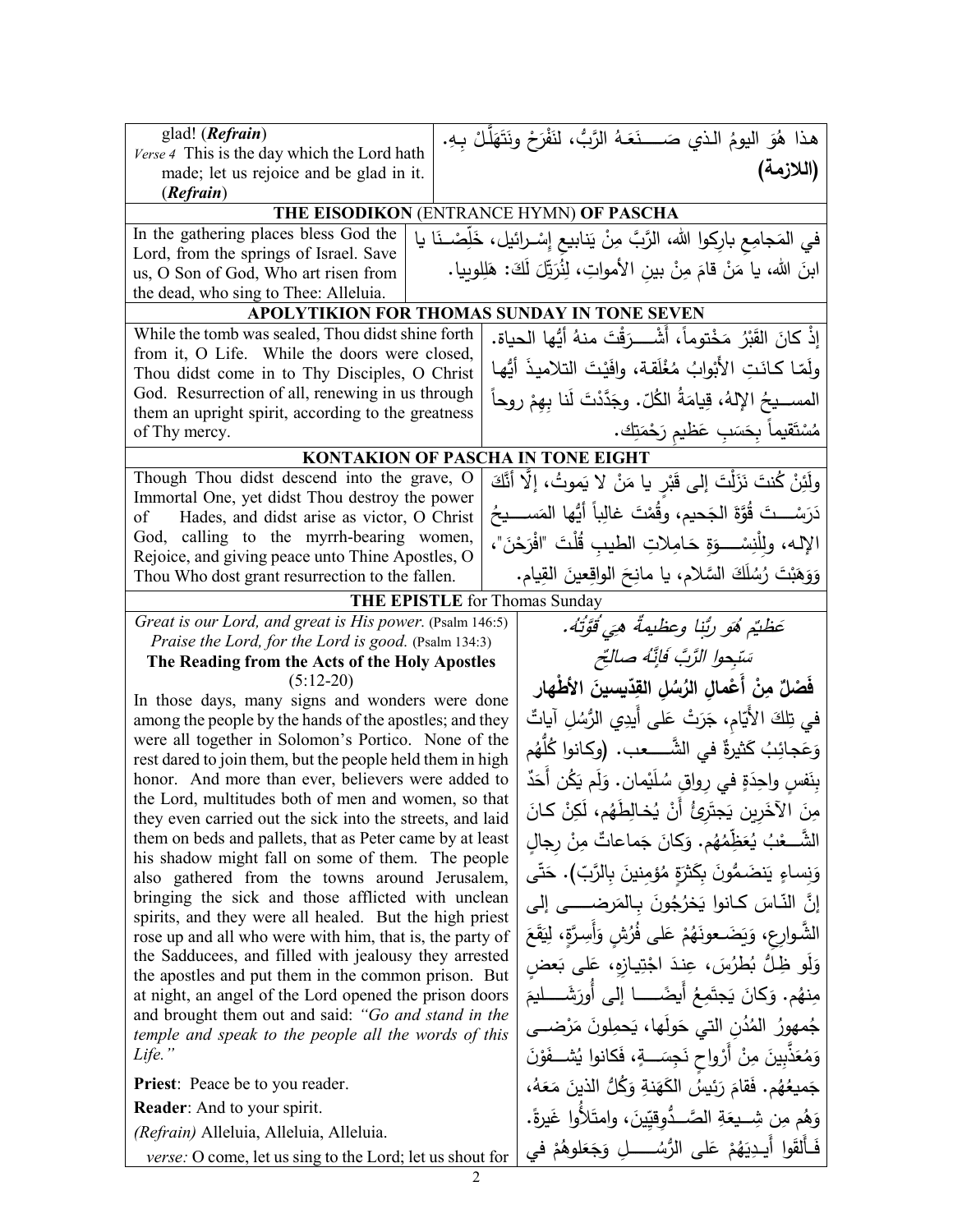| (Refrain) Alleluia, Alleluia, Alleluia.<br>verse: For the Lord is a great God, and a great King<br>above all gods. (Psalm 94:3)<br>(Refrain) Alleluia, Alleluia, Alleluia. | الحَسِرِ العامّ. فَفَتَحَ مَلاكُ الرَّبِّ أَبْوابَ السِّجْنِ  <br>لَيلاً، وَأَخرَجَهُمْ، وَقـالَ: امْضُـــــوا وَقِفُوا في<br>الهَيكَلِ، وَكَلِّموا الشَّــــعْبَ بِجَميعِ كَلِماتِ هَذِهِ  <br>الحَناة. |  |  |  |
|----------------------------------------------------------------------------------------------------------------------------------------------------------------------------|----------------------------------------------------------------------------------------------------------------------------------------------------------------------------------------------------------|--|--|--|
| <b>THE GOSPEL</b> for Thomas Sunday                                                                                                                                        |                                                                                                                                                                                                          |  |  |  |

## **The Reading from the Holy Gospel**

**according to St. John** (20:19-31) On the evening of that day, the first day of the week, the doors being shut where the disciples were, for fear of the Jews, Jesus came and stood among them and said to them, "Peace be to you." When He had said this, He showed them His hands and His side. Then the disciples were glad when they saw the Lord. Jesus said to them again, "Peace be to you. As the Father has sent me, even so I send you." And when He had said this, He breathed on them, and said to them, "Receive the Holy Spirit. If you forgive the sins of any, they are forgiven; if you retain the sins of any, they are retained." Now Thomas, one of the twelve, called the Twin, was not with them when Jesus came. So the other disciples told him, "We have seen the Lord." But he said to them, "Unless I see in His hands the print of the nails, and place my finger in the mark of the nails, and place my hand in His side, I will not believe." Eight days later, His disciples were again in the house, and Thomas was with them. The doors were shut, but Jesus came and stood among them, and said, "Peace be to you." Then He said to Thomas, "Put your finger here, and see My hands; and put out your hand, and place it in My side; do not be faithless, but believing." Thomas answered Him, "My Lord and my God!" Jesus said to him, "Thomas, you have believed because you have seen Me. Blessed are those who have not seen and yet believe." Now Jesus did many other signs in the presence of the disciples, which are not written in this book; but these are written that you may believe that Jesus is the Christ, the Son of God, and that believing you may have life in His Name.

**ٌ َ ش ْص َف ِ ل القد ِ �س َ ِ� ٌ ر�ف ْن م ِة ّ ّ یوح ِ َ شار نا الإنجیلي ِ ال�شیر والتلمیذ** (31-19:20) **ِ الطاهر** َ ِوم َ الی ِك ِشَّ� ُة َ ذل َ َت ع ّا �ان ُ ل ، َم ُ الأُ ِ سبوع والأَبواب َ أََّول َهو و ُ َّ ُ لامیـذ م َ الت َ ُ یـث �ـان َ ٌة ح َقـ َ <sup>م</sup> ِ هود، ُغل َ الی ِن ًا م َوفـ َ خ ِعین َم جت ْ جاءَ يَسوعُ وَوَقَفَ في الوَسْطِ وَقالَ لَهُمْ: "السَّلامُ لَكُم".<br>كَمَرَ مَسْرَ مِنْ يَسْرَحُونَ مِنْ الْمَسْرِ فَلَمّا قالَ هَذا أَراهُم يَدَيهِ وَجَنبَهُ، فَفَرِحَ التَّلاميذُ حينَ<br>أ أَبِصَـــــروا الرَّبّ. وَقالَ لَهُم ثانِيَةً: "السَّـــــلامُ لَكُمْ، كَما<br>أَ أَرسَـــلَني الآبُ كَذَلِكَ أَنا أُرسِـــلُكُم". وَلَمّا قالَ هَذا نَفَخَ<br>. فيهِم وَقــالَ لَهُم: "خُــذواٍ الرُّوحَ القُــدُسَ. مَن غَفَرتُم<br>مسمود أيكسك ْ خَطاياهُم تُغفَر لَهُمْ وَمَن أَمسَـكتُمْ خَطاياهُمْ أُمسِـكَت".<br>أ أَمّا تُوما أَحَدُ الاثنَي عَشَرَ الذي يُقالُ لَهُ التَّولَٰمُ فَلَم يَكُن<br>أَمّا تُوما أَحَدُ الاثنَي عَشَرَ مَعَهُم حينَ جاءَ يَسوع، فَقالَ لَهُ التَّلاميذُ الآخَرونَ "إِنَّنا<br>كَسَمَّةٍ مَسْتَدَمَّةٍ مِنْ يَجْمَعُونَ مِنْ الْمَسْتَدَمِينَ قَد رَأينا الرَّبَّ"، فَقالَ لَهُمْ: "إنْ لَمٍ أَعايِنْ أَثَرَ المَســاميرِ َ في يَدَيهِ، وَأَضَــع إِصــبَعي في أَثَرِ المَسـاميرِ ، وَأَضــعِ يَدي في جَنبِهِ لا أُؤمِن". وَبَعدَ ثَمانِيَةِ أَيّامٍ كانَ تَلاميذُهُ<br>يَامَنِ في اللّهِ عَنْهِ فِي اللّهِ عَنْهِ مِنْ أَيَّامٍ عَانَ تَلاميذُهُ ْ أَيضًــا داخِلاً وَتوما مَعَهُمْ، فَأَتى يَسـوعُ والْأَبوابُ مُغلَقَةٌ وَوَقَفَ في الوَسْــــطِ وَقالَ لَهُمْ: "السَّــــلامُ لَكُم"، ثُمَّ قالَ َ لِتوما: "هاتِ إصـــــبَعَكَ إلى هَهُنا وَعايِن يَدَيَّ، وَهاتِ<br>. يَدَكَ وَضَــــعهـا في جَنبي، وَلا تَكُن غَيرَ مُؤمِنٍ بَـلٍ مُؤمِنًا". أُجابَ توما وَقالَ لَـهُ: "رَبّي وَإِلَهي". قالَ لَـهُ<br>\* يِســـــوعُ: "لأَنَّكَ رَأَيتَنبِي يا توما آمَنت؟ طُوبي لِلَّذينَ لَم يَرَوا وَآمَنوا". وَآياتٍ أُخرَ كَثيرَةً صَـــــنَعَ يَســــوعُ أَمامَ<br>. تَلاميذِهِ لَم تُكتَب في هَذا الكِتاب. وَأَمّا هَذِهِ، فَقَد كُتِبَت<br>. لِتُؤمِنوا بِأَنَّ يَســـوعَ هُوَ المَســـيحُ ابنُ اللهِ، وَلِكَي تَكونَ<br>َ لَكُم، إذا آمَنتُم، حَياةٌ بِاسمِه.<br>حدود حدد

|                                                              | <b>MEGALYNARION FOR THOMAS SUNDAY IN TONE ONE</b>                                                                                                                                                                                                       |
|--------------------------------------------------------------|---------------------------------------------------------------------------------------------------------------------------------------------------------------------------------------------------------------------------------------------------------|
| immeasurable honor, which is more exalted  <br>magnify thee. | 0 most radiant lamp, the Theotokos, the   (إِلَمِهِ، والشَّـرَفُ الصَّـرَوْنُ [ Theotokos, the ] .<br>المَّذِي لا قِياسَ لَــهُ، الأَرْفَعُ مِنَ الْخِلاَئِقِ جَمْيُعِهِــا،   than all creatures, with praises do we<br>بِالْتَسابِيحِ لَكِ نُعَظِّمُ. |
|                                                              |                                                                                                                                                                                                                                                         |